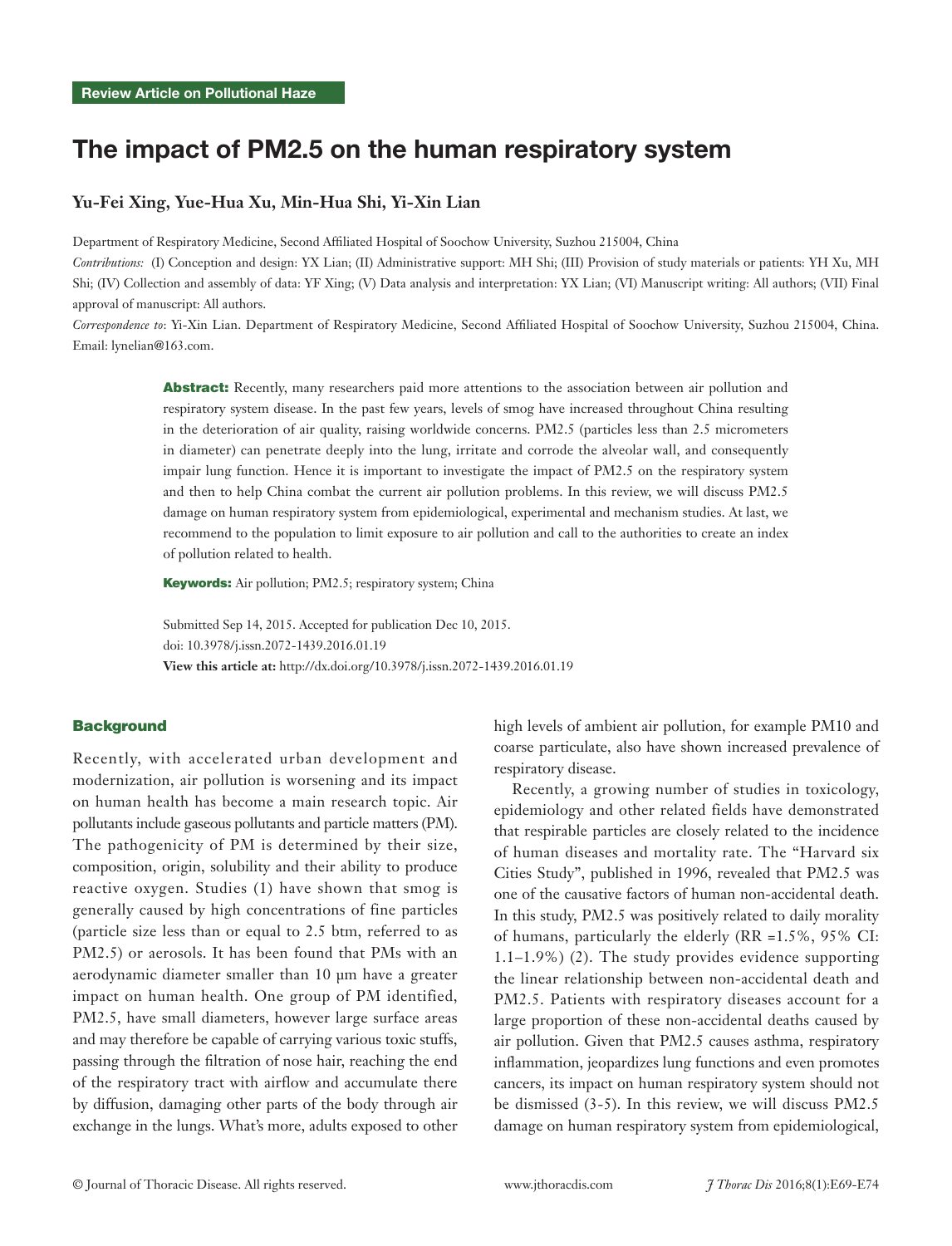experimental and mechanism studies.

## Epidemiological evidence of PM2.5 damage on human respiratory system

After twenty years of epidemiological studies, scientists have revealed a significant correlation between fine particle pollutants and respiratory morbidity and mortality (6). A report from the last century illustrated that increased PM concentration in the air may directly lead to an elevated morbidity and mortality of a population (7,8). In European Union countries, PM2.5 decreased the average life span by 8.6 months (9).

After investigating 29 European countries, Analitis (10) found that respiratory mortality increased by 0.58% for every 10 µg/m<sup>3</sup> increase of PM10. It was recently reported that the prevalence rate of respiratory diseases increased by 2.07%, while hospitalization rate raised by 8% accordingly, when the daily PM2.5 increased by 10  $\mu$ g/m<sup>3</sup> (11,12). This study also reported that elevated air particle pollutants were directly associated with more serious symptoms of respiratory tract diseases, undermined lung function and raised morbidity and mortality of cardiopulmonary diseases. Furthermore, this correlation was more obvious in the elderly, pregnant women, adolescents, infants, patients with a history of cardiopulmonary problems and other susceptible populations (13-15).

Scientists in Canada and the US found that long-term exposure to PM2.5 significantly increased not only the chances of cardiopulmonary problems but also the mortality of lung cancers (16,17). Indeed a study conducted for 7 years (from 2000 to 2007) in the US indicated that the average life span was extended by 0.35 years for every 10  $\mu$ g/m<sup>3</sup> decrease of PM2.5 (18).

From the American Cancer Society, Popeand coworkers (19) collected a set of data, based on 500,000 adults living in large cities. They concluded that the overall mortality and mortality of cardiopulmonary diseases as well as lung cancer increased by 4%, 6% and 8%, respectively, for every 10  $\mu$ g/m<sup>3</sup> PM2.5 increase, after ruling out smoking, diet, drinking, occupation and other risk factors. In addition, a cohort study by the American Cancer Society tracked 1.2 million American adults for 26 years [1982–2008] and found that the mortality of lung cancer increased by 15–27% when PM2.5 air concentrations increased by 10  $\mu$ g/m<sup>3</sup> (20). This risk was even higher among patients with chronic lung diseases. More strikingly, the results of 11 cohort studies in Europe revealed that the population hazard ratio (HR) of lung adenocarcinoma was 1.55 (95% CI: 1.05–2.29), for each increase of PM2.5 by 5  $\mu$ g/m<sup>3</sup> (21). In 2011, after balancing smoking and other interfering factors, a study (22) of 63,520 people from 6 regions in 3 states in Japan demonstrated that a higher incidence of respiratory diseases, in particular pneumonia, were closely related to long-term exposure to particles in the air. Yadav *et al.* (23) revealed that the morbidity of asthma, influenza and acute respiratory tract infection increased notably during outbreaks of smog.

Compared with Western countries, research into the hazard of PM2.5 in China began just 10 years ago. It has been reported that PM2.5 mainly occurs in the Beijing-Tianjin-Hebei Economic Zone, the Yangtze River Delta, the Pearl River Delta region, the three northeastern provinces, the Sichuan Basin, and other densely populated areas. It has seriously affected public health both physically and emotionally.

Data from the program (http://stateair.net/web/ mission/1/) which tracks daily PM2.5 concentrations on the grounds of the U.S. Embassy in Beijing in the winter months from 2010 to 2014 showed that daily PM2.5 concentrations exceeded 100  $\mu$ g/m<sup>3</sup> for more than half of the days and reached as high as  $744 \text{ pg/m}^3$ , more than 20 times the US Environmental Protection Agency's (EPA) 24-hour standard for PM2.5 of 35  $\mu$ g/m<sup>3</sup>. Surveys in Beijing, Shanghai, Guangzhou and other areas in China (24-29) displayed a strong linear correlation between daily mortality (including non-accidental death) and PM2.5 levels. In addition, the daily mortality significantly increased with increased fine PM concentration. A meta-analysis on the current dose-response relationship of particle exposure and morbidity showed that morbidity increased by 0.38% with each increase of PM10 by 10 µg/m3 (30). Using meta-analysis, Qian *et al.* (31) studied the epidemiological literature published between 1995 and 2003. It was concluded that for every  $100 \text{ µg/m}^3$  increase of PM2.5, the morbidity of residents increased by 12.07%. The authors also showed that respiratory outpatient visits increased during smog outbreaks (32). Therefore, the impact of particles in the air on the human respiratory system is a worldwide issue of concern.

# Experimental evidence of PM2.5 damage on the respiratory system

In animal studies, Phipps (33) exposed two groups of mice to either air or cigarette smoke for 5 weeks. After intratracheal injection of streptococcus pneumoniae, bacteria counts in mice lungs after cigarette exposure were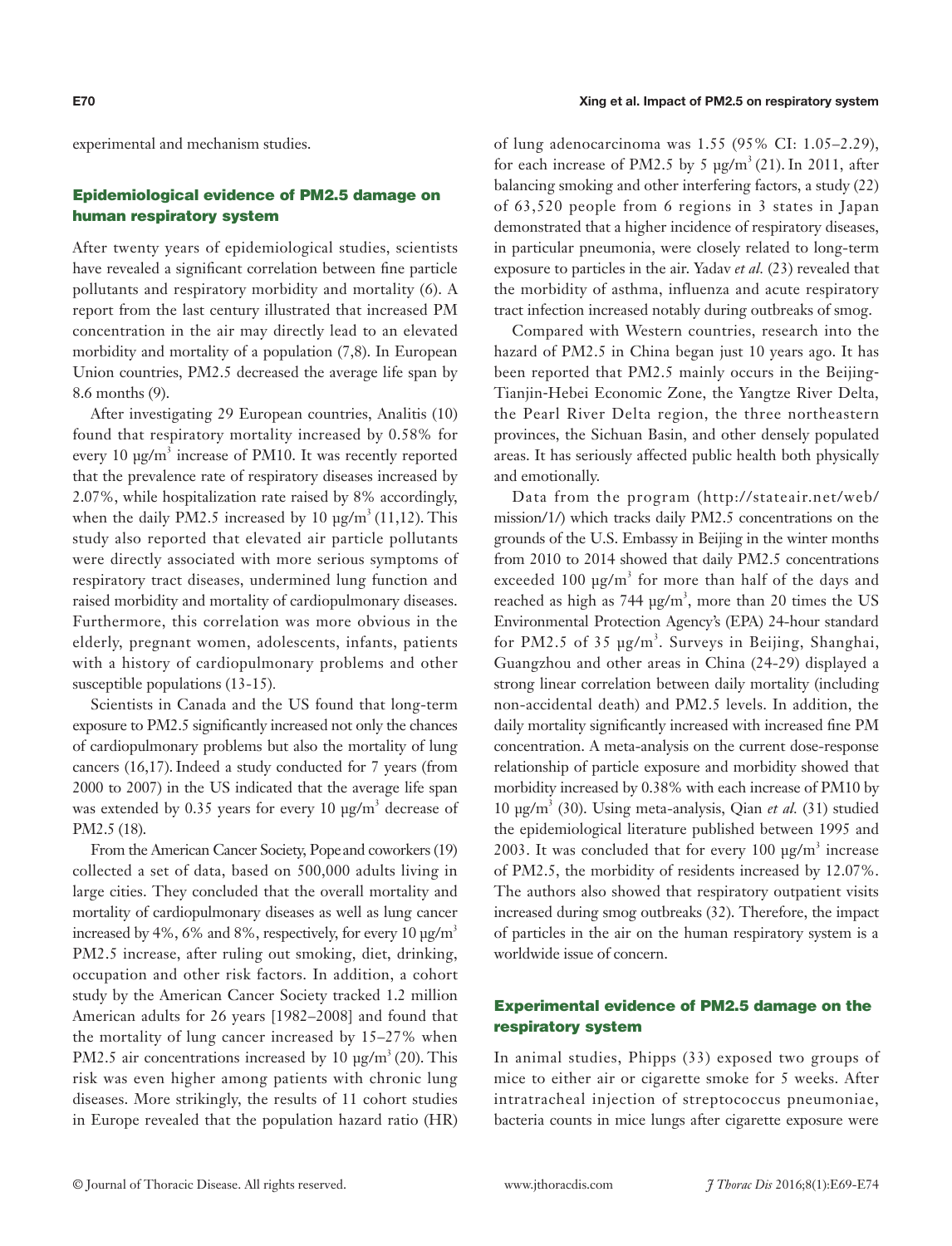#### Journal of Thoracic Disease, Vol 8, No 1 January 2016 **EXALL 2018** E71

4 times in 24 hours and 35 times in 48 hours higher than the control group, respectively. One study in China found that air pollution could cause damage, lose and dysfunction of rat tracheal cilia, resulting in infection and a declined nonspecific immune defense, and that these mice were then prone to secondary infection (34).

In addition, many studies have focused on the impact of PM2.5 on alveolar macrophages. Jalava *et al.* collected air particles from 6 cities in Europe and cultured them with mice macrophages *in vitro* for 24 hours. The viability of alveolar macrophages decreased significantly with a PM0.2-2.5 range from 300 pg/mL to 150 g/mL. Furthermore, alveolar macrophages TNF-α expression increased with increased particle concentration (35). Renwick *et al.* carried out intratracheal instillation on rats with fine particles and ultrafine particle suspensions (125 and 500 µg per rat, respectively). A LDH cytotoxicity study indicated that the viability of alveolar macrophages was severely damaged when the fine particle concentration reached 500 µg per rat (36). In another study, alveolar macrophages were harvested by instilling PM2.5 suspension (300,750, 2,000, 5,000 µg per rat) into the trachea of Wistar rats. The results indicated that the phagocytize rate and phagocytic index were remarkably lower with increased particle concentrations (37). Additional study (38) has reported that PM2.5 significantly reduces phagocytosis of alveolar macrophages both *in vitro* and *in vivo*.

# Mechanism study of PM2.5 and human respiratory system

Recently, the mechanisms of the damaging effects of PM2.5 on the respiratory system have been investigated including:

(I) Injury from free radical peroxidation: earlier studies showed that the free radicals, metal and the organic components of PM2.5 can induce free radical production to oxidize lung cells, which may be the primary cause of body injury (39-42). In 1996, Donaldson and Beswick, etc. reported that the surface itself of environmental particles can produce free radicals. In addition, that the PM2.5 surface was rich in iron, copper, zinc, manganese, and other transition elements, as well as polycyclic aromatic hydrocarbons and lipopolysaccharide, etc. These components can increase free radical production in the lung, consume antioxidant ingredients and cause oxidative stress (39). Many studies (43) have confirmed that the reactive oxygen species (ROS) generated by particles, particularly by water soluble particles, produce hydroxyl radical (• OH) by activating metals. Hydroxyl radicals are the main factor causing oxidative damage of DNA. When damaged DNA is not effectively repaired in time, it can induce teratogenesis carcinogenesis, mutagenesis and other irreversible damages. Mehta *et al.* (44) found that particles could not only damage DNA and suppress DNA repair, but could also promote the replication of damaged DNA fragments and consequently prompt carcinogenesis;

- (II) Imbalanced intracellular calcium homeostasis: calcium is one of the important second messengers that mediates and regulates cell functions both physiologically and pathologically. Abnormally high calcium concentrations activates a series of inflammatory reactions, leading to inflammation and cell damage. PM2.5 induces excessive production of free radicals or ROS and decreases the antioxidant capacity of cells, resulting in the peroxidation of lipids on the cell membrane and the elevation of intracellular  $Ca^{2+}$  concentrations. In addition, increased intracellular  $Ca<sup>2+</sup>$  concentrations can further elevate free radical or ROS production (45). Brown *et al.* (46) showed that it is possible that ROS-mediated regulation of intracellular  $Ca<sup>2+</sup>$ concentrations may be one of the mechanisms of PM2.5-induced cell damages. Xing (47) also indicated that cell apoptosis and necrosis were related to over expression of  $Ca^{2+}$ -sensitive receptors;
- (III) Inflammatory injury: it has been wildly reported that PM2.5 is related to inflammatory cytokines whereby it stimulates overexpression of a number of transcription factor genes and inflammationrelated cytokine genes that cause inflammatory injury. Sigaud *et al.* (48) found that PM2.5-induced inflammation led to an increase in the number of neutrophils. Gripenbäck *et al.* (49) reported that exposure to pine dust caused an increase in the number of eosinophils, T cells and mastocytes in bronchoalveolar lavage fluid and in 2003, Gordon (50) showed that PM2.5 and its microenvironment influenced the phenotype and function of two types of alveolar macrophages. The first of these macrophages, known as M1 polarized alveolar macrophage, is primarily induced by Thl-type cytokines (IL-12, IFN- $\gamma$ ) and pathogens in the body and promote inflammation. The second of these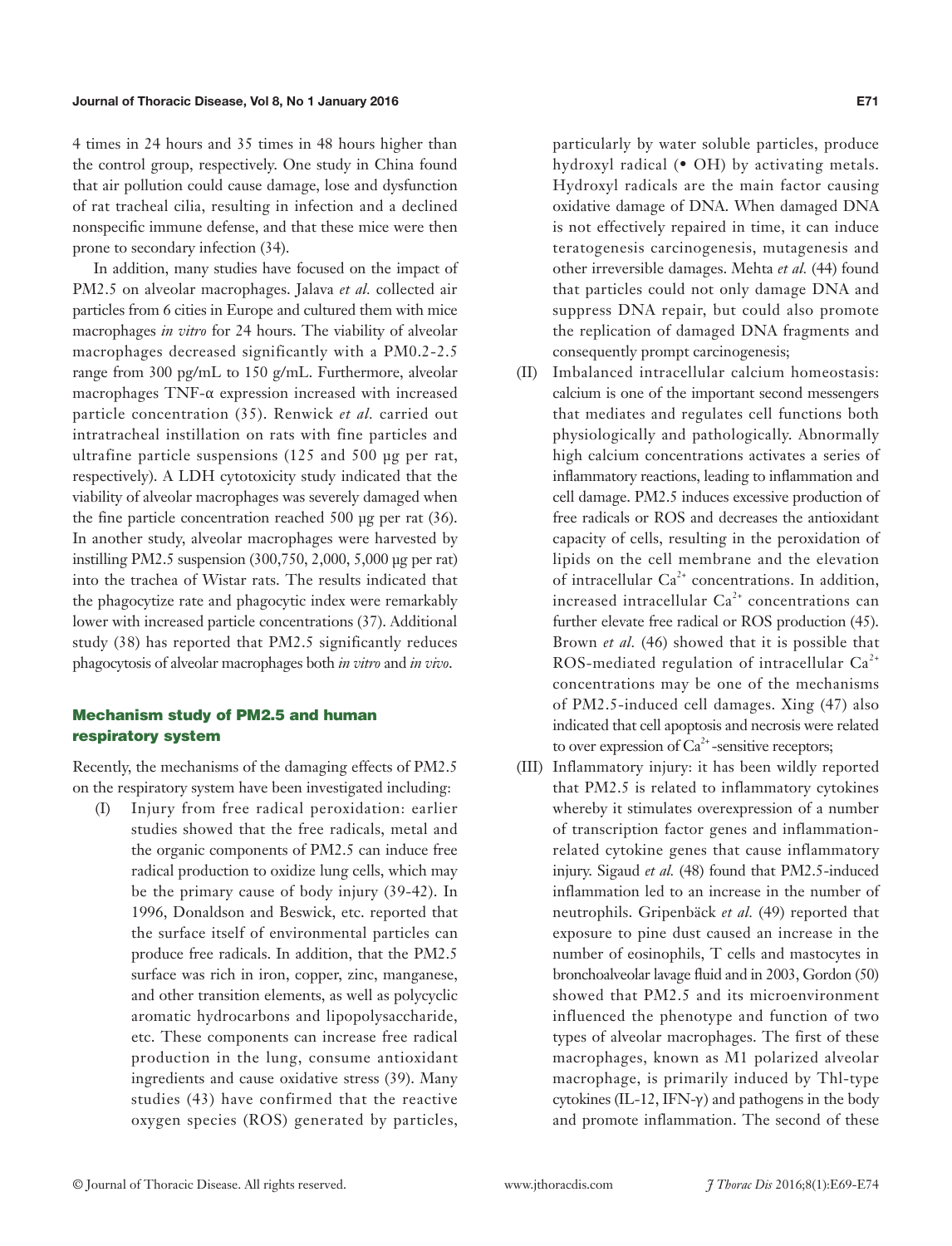macrophages, M2 polarized alveolar macrophage, is closely related to the Th2 type cytokines (IL-4 and IL-13) and the immunomodulatory cytokine (IL-10), which primarily inhibit inflammation. It has been reported that human alveolar macrophages treated with PM2.5 express high levels of M1-associated cytokines (IL-12, IFN- $\gamma$ ) and low levels of M2-associated cytokines (IL-4, IL-10 and IL-13) (51-53). These results indicate that cytokines can both induce neutrophil, T cell and eosinophil migration to the lungs and other tissues, and on their own, migrate to the lung, exhibiting higher cell activities, releasing more inflammatory cytokines and chemokines. The interactions between inflammatory cells and cytokines can damage lung cells synergistically. Consequently, the mechanism of action of PM2.5 in the damage to human health remains one of the primary focuses of many current studies. Several studies have illustrated how one single component of PM2.5 can influence human health, whilst others investigated the details of how an imbalance of key inflammatory cytokines can lead to certain lung diseases. Few studies have, however, investigated the pathogenesis of PM2.5 as a whole. Integration of the fragmented information from previous studies will provide a great deal of knowledge in the understanding of the harm to human health of PM2.5.

# Prevention of P M2.5 damage to the respiratory system

Understanding how PM2.5 leads to respiratory diseases will assist in preventing and diagnosing the corresponding health issues and the evolution of more effective methods and technologies for the treatment of PM2.5-induced diseases. China is currently facing severe air pollution in the transition phase of industrialization and urbanization. Less than 1% of the 500 largest cities in China can meet the air quality guidelines recommended by the World Health Organization. Seven of these cities were ranked among the ten most polluted cities in the world (54). There has been mounting concern on the part of the government and the population of China generally as to the consequences of such high levels of air pollution, which are so high as to greatly limit visibility. The high levels of pollution was

#### E72 Xing et al. Impact of PM2.5 on respiratory system

related to the linearity of the health effects (55).

Consequently, controlling air pollution is an arduous and long-term task. It is therefore proposed that the following guidelines be in place to address increased PM2.5 concentrations and/or an increase in smog levels:

- (I) Remain indoors, close all windows and doors and if going outside, wear a qualified mask and minimize the duration or intensity of outdoor activities;
- (II) Sensitive populations (the elderly and those with pre-existing cardiopulmonary problems) should be more cautious of PM2.5 pollution and minimize outdoor PM2.5 exposure;
- (III) Patients with chronic cardiopulmonary problems should increase their medication dosage and pay close attention to their health to prevent severity of their symptoms during an increase in smog;
- (IV) As oxidative stress is one of the main pathogenic mechanisms of PM2.5, taking antioxidant supplements or nutritious food (for example, w-3 fatty acids in fish oil);
- (V) Chinese environmental authorities could launch a "smog health index", referring to the Canadian "air quality health index" by Environment Canada (EC). Such an index may instruct members of the public to prepare early and correctly thereby minimizing the health threats of smog.

### Acknowledgements

None.

### Footnote

*Conflicts of Interest:* The authors have no conflicts of interest to declare.

### **References**

- 1. Zhang XY, Sun JY, Wang YQ, et al. Factors contributing to haze and fog in China. Chin Sci Bull (Chin Ver) 2013;58:1178-87.
- 2. Schwartz J, Dockery DW, Neas LM. Is daily mortality associated specifically with fine particles? J Air Waste Manag Assoc 1996;46:927-39.
- 3. Samoli E, Analitis A, Touloumi G, et al. Estimating the exposure-response relationships between particulate matter and mortality within the APHEA multicity project. Environ Health Perspect 2005;113:88-95.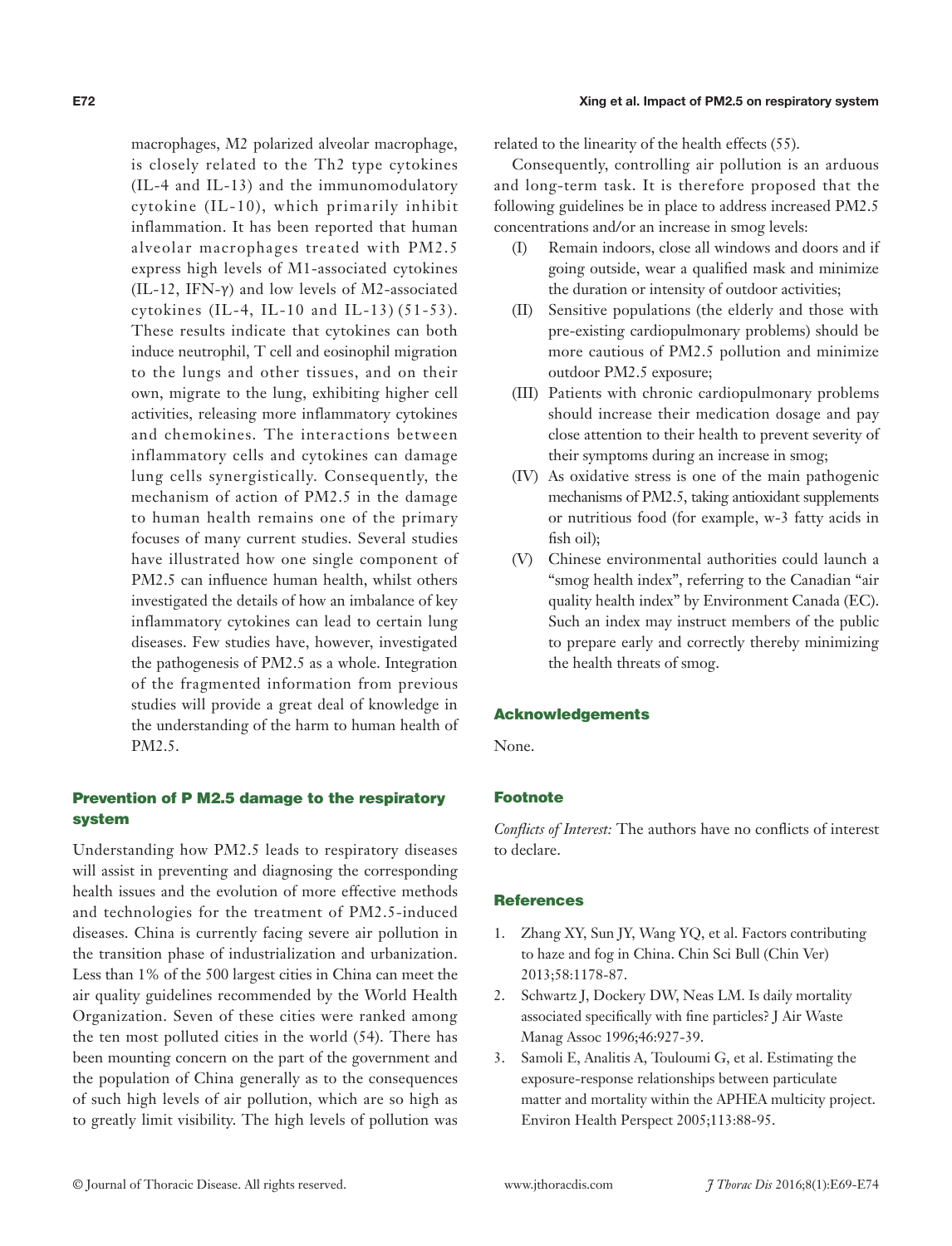### Journal of Thoracic Disease, Vol 8, No 1 January 2016 E73

- 4. Ostro B, Broadwin R, Green S, et al. Fine particulate air pollution and mortality in nine California counties: results from CALFINE. Environ Health Perspect 2006;114:29-33.
- 5. Lewis TC, Robins TG, Dvonch JT, et al. Air pollutionassociated changes in lung function among asthmatic children in Detroit. Environ Health Perspect 2005;113:1068-75.
- 6. Brunekreef B, Holgate ST. Air pollution and health. Lancet 2002;360:1233-42.
- 7. Nemery B, Hoet PH, Nemmar A. The Meuse Valley fog of 1930: an air pollution disaster. Lancet 2001;357:704-8.
- 8. Helfand WH, Lazarus J, Theerman P. Donora, Pennsylvania: an environmental disaster of the 20th century. Am J Public Health 2001;91:553.
- 9. Orru H, Maasikmets M, Lai T, et al. Health impacts of particulate matter in five major Estonian towns: main sources of exposure and local differences. Air Quality, Atmosphere & Health 2011;4:247-58.
- 10. Analitis A, Katsouyanni K, Dimakopoulou K, et al. Shortterm effects of ambient particles on cardiovascular and respiratory mortality. Epidemiology 2006;17:230-3.
- 11. Zanobetti A, Franklin M, Koutrakis P, et al. Fine particulate air pollution and its components in association with cause-specific emergency admissions. Environ Health 2009;8:58.
- 12. Dominici F, Peng RD, Bell ML, et al, Fine particulate air pollution and hospital admission for cardiovascular and respiratory diseases. JAMA 2006;295:1127-34.
- 13. Huynh M, Woodruff TJ, Parker JD, et al. Relationships between air pollution and preterm birth in California. Paediatr Perinat Epidemiol 2006;20:454-61.
- 14. Martinelli N, Girelli D, Cigolini D, et al. Access rate to the emergency department for venous thromboembolism in relationship with coarse and fine particulate matter air pollution. PLoS One 2012;7:e34831.
- 15. de Oliveira BF, Ignotti E, Artaxo P, et al. Risk assessment of PM(2.5) to child residents in Brazilian Amazon region with biofuel production. Environ Health 2012;11:64.
- 16. Schwartz J. Harvesting and long term exposure effects in the relation between air pollution and mortality. Am J Epidemiol 2000;151:440-8.
- 17. Franklin M, Koutrakis P, Schwartz P. The role of particle composition on the association between PM2.5 and mortality. Epidemiology 2008;19:680-9.
- 18. Correia AW, Pope CA 3rd, Dockery DW, et al. Effect of air pollution control on life expectancy in the United States: an analysis of 545 U.S. counties for the period from 2000 to 2007. Epidemiology 2013;24:23-31.
- 19. Pope CA 3rd, Burnett RT, Thun MJ. Lung cancer, cardiop-ulmonary mortality, and long-term exposure to fine particu-late air pollution. JAMA 2002;287:1132-41.
- 20. Turner MC, Krewski D, Pope CA 3rd, et al. Long-term ambient fine particulate matter air pollution and lung cancer in a large cohort of never-smokers. Am J Respir Crit Care Med 2011;184:1374-81.
- 21. Raaschou-Nielsen O, Andersen ZJ, Beelen R, et al. Air pollution and lung cancer incidence in 17 European cohorts: prospective analyses from the European Study of Cohorts for Air Pollution Effects (ESCAPE). Lancet Oncol 2013;14:813-22.
- 22. Katanoda K, Sobue T, Satoh H, et al. An association between long-term exposure to ambient air pollution and mortality from lung cancer and respiratory diseases in Japan. J Epidemiol 2011;21:132-43.
- 23. Yadav AK, Kumar K, Kasim A, et al. Visibility and incidence of respiratory diseases during the 1998 haze episode in Brunei Darussalam. Pure and Applied Geophysics 2003;160:265-77.
- 24. Xu X, Gao J, Dockery DW, et al. Air pollution and daily mortality in residential areas of Beijing, China. Arch Environ Health 1994;49:216-22.
- 25. Huang W, Tan J, Kan H, et al. Visibility, air quality and daily mortality in Shanghai, China. Sci Total Environ 2009;407:3295-300.
- 26. Yang C, Peng X, Huang W, et al. A time-stratified casecrossover study of fine particulate matter air pollution and mortality in Guangzhou, China. Int Arch Occup Environ Health 2012;85:579-85.
- 27. Qian Z, He Q, Lin HM, et al. Association of daily causespecific mortality with ambient particle air pollution in Wuhan, China. Environ Res 2007;105:380-9.
- 28. Ma Y, Chen R, Pan G, et al. Fine particulate air pollution and daily mortality in Shenyang, China. Sci Total Environ 2011;409:2473-7.
- 29. Wong CM, Ou CQ, Chan KP, et al. The effects of air pollution on mortality in socially deprived urban areas in Hong Kong, China. Environ Health Perspect 2008;116:1189-94.
- 30. Kan HD, Cheng BH. Analysis of exposure-response relationships of air particulate matter and adverse health outcomes in China. Journal of Environment and Health 2002;19:422-4.
- 31. Qian XL, Kan HD, Song WM, et al. Meta-analysis of association between air fine particulate matter and daily mortality. Journal of Environment and Health 2005;22:246-8.